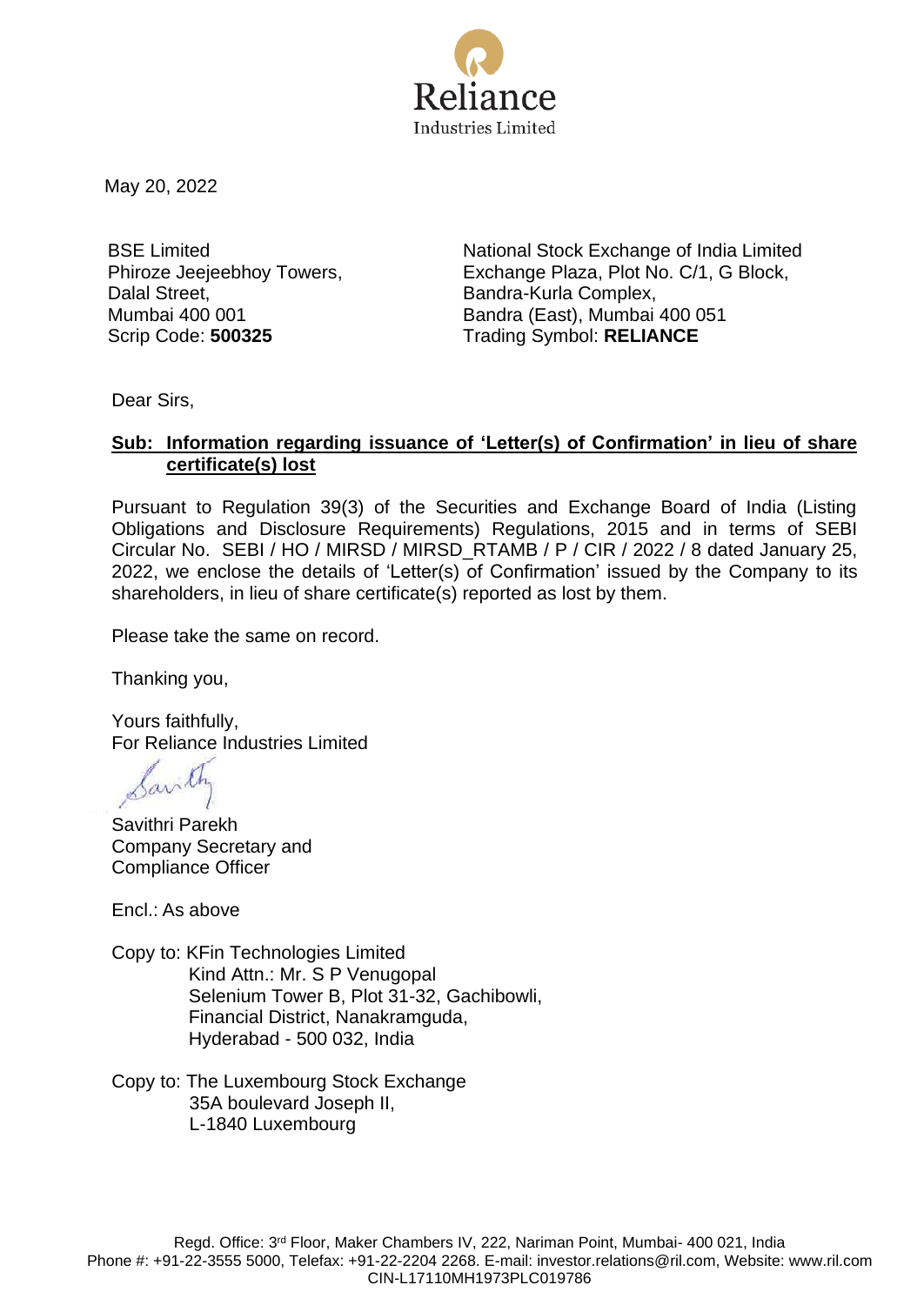|     | <b>RELIANCE INDUSTRIES LIMITED</b><br>Details of Letter(s) of Confirmation issued on May 20, 2022 in lieu of share certificate(s) lost |                                          |                          |                                                     |                  |                                |                                                |  |  |
|-----|----------------------------------------------------------------------------------------------------------------------------------------|------------------------------------------|--------------------------|-----------------------------------------------------|------------------|--------------------------------|------------------------------------------------|--|--|
|     |                                                                                                                                        |                                          |                          |                                                     | <b>LETTER OF</b> |                                | <b>DISTINCTIVE NUMBERS</b>                     |  |  |
| SNO | FOLIO NO.                                                                                                                              | <b>NAME</b>                              |                          | NO. OF SHARES   OLD CERTIFICATE NUMBER CONFIRMATION |                  |                                |                                                |  |  |
|     |                                                                                                                                        |                                          |                          |                                                     | <b>NUMBER</b>    | <b>FROM</b>                    | то                                             |  |  |
|     |                                                                                                                                        | 1067214226 PRAVIN KESHWANI               | 25                       | 51007754                                            |                  | 2814 1167440703 1167440727     |                                                |  |  |
|     | 2072231481                                                                                                                             | <b>PRAVIN KESHWANI</b>                   | 20                       | 52990744                                            |                  | 2815 1242687550 1242687569     |                                                |  |  |
|     |                                                                                                                                        | 3 083127830 SIMA BINANI                  | 10<br>9                  | 52990745<br>58552783                                |                  | 2816 1627002209 1627002217     | 1242687570 1242687579                          |  |  |
|     |                                                                                                                                        |                                          | 9                        | 59192256                                            |                  |                                | 1615600913 1615600921                          |  |  |
|     |                                                                                                                                        |                                          | 18                       | 61880729                                            |                  |                                | 2180946418 2180946435                          |  |  |
|     |                                                                                                                                        | 4 127839916 C K CHANDRAN                 | 9                        | 58173287                                            | 2817             |                                | 1613684670 1613684678                          |  |  |
|     |                                                                                                                                        |                                          | 9                        | 62153516                                            |                  |                                | 2184168962 2184168970                          |  |  |
|     |                                                                                                                                        |                                          | 18                       | 66845773                                            |                  |                                | 6891546493 6891546510                          |  |  |
|     |                                                                                                                                        | 5 116906506 MEERA GOVINDA                | 36                       | 66806881                                            |                  | 2818 6888283317                | 6888283352                                     |  |  |
|     |                                                                                                                                        | 6 033359799 BABULAL JIVABHAI PATEL       | 9                        | 7439522                                             | 2819             | 146711105                      | 146711113                                      |  |  |
|     |                                                                                                                                        |                                          | $\overline{2}$           | 12545387                                            |                  | 256401819                      | 256401820                                      |  |  |
|     |                                                                                                                                        |                                          | 21                       | 50934547                                            |                  |                                | 1165646550 1165646570                          |  |  |
|     |                                                                                                                                        | 7 022928325 HARJIT KAUR                  | 20                       | 61856309                                            |                  | 2820 2180631824 2180631843     |                                                |  |  |
|     |                                                                                                                                        | 8 047051533 RAJANI SAROJKUMAR BAPAT      | 12                       | 15238666                                            | 2821             | 209784834                      | 209784845                                      |  |  |
|     |                                                                                                                                        |                                          | 12                       | 15238666                                            |                  | 259700382                      | 259700393                                      |  |  |
|     |                                                                                                                                        | 9 030390954 NEELAM MANGAL                | 20                       | 3875332                                             | 2822             | 60715939                       | 60715958                                       |  |  |
|     |                                                                                                                                        |                                          | 20                       | 12803936                                            |                  | 257782531                      | 257782550                                      |  |  |
|     |                                                                                                                                        | 10 102128829 BIPIN BIHARI                | 45                       | 62613789                                            | 2823             | 2218977827                     | 2218977871                                     |  |  |
|     |                                                                                                                                        | 11 101769049 ANIL KARNAWAT               | 9                        | 57930439                                            | 2824             | 1606787553                     | 1606787561                                     |  |  |
|     | 12 114616870                                                                                                                           | VIJAYKUMAR AGRAWAL                       | 36                       | 66751244                                            | 2825             | 6883876711                     | 6883876746                                     |  |  |
|     |                                                                                                                                        | 13 029015392 SNEHAL NARAYANRAO WANDRE    | 20<br>5                  | 3683935<br>7027421                                  | 2826             | 56887999                       | 56888018<br>143344061                          |  |  |
|     |                                                                                                                                        |                                          | 10                       | 10553235                                            |                  | 143344057<br>188717358         | 188717367                                      |  |  |
|     |                                                                                                                                        | 14 017893025 PRAKASH CHAND GOYAL         | 8                        | 62089078                                            |                  | 2183346516                     | 2183346523                                     |  |  |
|     |                                                                                                                                        | 15 030568150 KIKLU I MALANI              | $\overline{2}$           | 7174809                                             | 2827<br>2828     | 144547711                      | 144547712                                      |  |  |
|     |                                                                                                                                        |                                          | $\overline{2}$           | 50021472                                            |                  | 1154857317                     | 1154857318                                     |  |  |
|     |                                                                                                                                        |                                          | 4                        | 62015999                                            |                  |                                | 2182459126 2182459129                          |  |  |
|     |                                                                                                                                        |                                          | 8                        | 66654579                                            |                  |                                | 6874437303 6874437310                          |  |  |
|     |                                                                                                                                        | 16 101556584 SONDARAIAH SUKKA            | 45                       | 58148581                                            | 2829             |                                | 1612967392 1612967436                          |  |  |
|     | 17 110818303                                                                                                                           | GATTU NARASIMHA RAO                      | 9                        | 58243841                                            |                  | 2830 1615657817 1615657825     |                                                |  |  |
|     |                                                                                                                                        |                                          | 9                        | 58590003                                            |                  |                                | 1627603228 1627603236                          |  |  |
|     |                                                                                                                                        |                                          | 18                       | 62115977                                            |                  |                                | 2183693498 2183693515                          |  |  |
|     |                                                                                                                                        | 18 102321297 MEHMOOD HASAN GANJ          | 9                        | 58021582                                            |                  | 2831   1609347341   1609347349 |                                                |  |  |
|     |                                                                                                                                        |                                          | 9                        | 61889333                                            |                  |                                | 2181064849 2181064857                          |  |  |
|     |                                                                                                                                        | 19 011421679 FRENIE NOWSHIRWAN CAMA      | 18                       | 50138310                                            |                  | 2832 1155822475                | 1155822492                                     |  |  |
|     |                                                                                                                                        |                                          | 18                       | 62012192                                            |                  |                                | 2182416489 2182416506                          |  |  |
|     |                                                                                                                                        | 20 003360105 BIJAY KUMAR DHANUKA         | 25                       | 20087975                                            | 2833             | 466138695                      | 466138719                                      |  |  |
|     |                                                                                                                                        | 21 035005692 ANJANA KUMARI               | 20                       | 50837408                                            |                  | 2834 1163701564 1163701583     |                                                |  |  |
| 22  |                                                                                                                                        | 100125636 SWETA AJIT MUTHA               | 18                       | 58100431                                            | 2835             | 1611582722                     | 1611582739                                     |  |  |
|     |                                                                                                                                        |                                          | 18                       | 62068515                                            |                  | 2183075277                     | 2183075294                                     |  |  |
|     |                                                                                                                                        | 23 000477095 SAROJINI TAMMANA            | 25                       | 64378                                               | 2836             | 2543651                        | 2543675                                        |  |  |
| 24  |                                                                                                                                        | 023843447 R K KACKAR                     | 12                       | 12813401                                            | 2837             | 257917192                      | 257917203                                      |  |  |
| 25  | 022810839                                                                                                                              | <b>BHANWAR LAL MOHATTA</b>               | 20                       | 3625315                                             | 2838             | 55715599                       | 55715618                                       |  |  |
|     |                                                                                                                                        |                                          | 20                       | 66428017                                            |                  |                                | 6855260564 6855260583                          |  |  |
|     |                                                                                                                                        | 26 088149173   HARBIR SINGH              | 17                       | 61839769                                            |                  |                                | 2839   2180428605   2180428621                 |  |  |
|     |                                                                                                                                        | 27 108550662 KALIDAS ANTARAM MUTKURE     | 9<br>9                   | 58118767                                            |                  |                                | 2840   1612125969   1612125977                 |  |  |
|     |                                                                                                                                        |                                          | 18                       | 62080616<br>66748797                                |                  |                                | 2183233561 2183233569                          |  |  |
|     |                                                                                                                                        | 28 129107602 RATILAL JIVARAJ LAKHANI     | 9                        | 61927720                                            | 2841             |                                | 6883677958 6883677975<br>2181526595 2181526603 |  |  |
|     |                                                                                                                                        |                                          | 18                       | 66540731                                            |                  |                                | 6863956352 6863956369                          |  |  |
|     |                                                                                                                                        | 29 068500524 ARVINDER PAL SINGH BATRA    | 25                       | 16016966                                            | 2842             | 400148220                      | 400148244                                      |  |  |
|     |                                                                                                                                        | 30 114998721 SUDHIR KUMAR SRIVASTAVA     | 18                       | 62199677                                            |                  |                                | 2843 2184771698 2184771715                     |  |  |
|     |                                                                                                                                        | 31 038144081 KUSUM RAMESH AMIN           | $\mathbf 1$              | 6879152                                             | 2844             |                                | 142208059 142208059                            |  |  |
|     |                                                                                                                                        | 32 038136747 KUBERDAS S PATEL            | 25                       | 16787992                                            | 2845             | 469633745                      | 469633769                                      |  |  |
|     |                                                                                                                                        |                                          | 20                       | 56777081                                            |                  |                                | 1341419713 1341419732                          |  |  |
|     |                                                                                                                                        | 33 108569240 ARUN KUMAR PARACH           | 9                        | 62092918                                            | 2846             |                                | 2183400494 2183400502                          |  |  |
|     |                                                                                                                                        | 34 012011555 MANJU DHYAWALA              | 10                       | 3318208                                             | 2847             | 50908148                       | 50908157                                       |  |  |
|     |                                                                                                                                        | 35 014120734 SHIRAZ FEROZE KATRAK        | 5                        | 3363058                                             | 2848             | 51169098                       | 51169102                                       |  |  |
|     |                                                                                                                                        |                                          | 10                       | 10338024                                            |                  | 185290776                      | 185290785                                      |  |  |
|     |                                                                                                                                        | 36 031237939 KANAK KOHLI                 | 25                       | 50956228                                            |                  |                                | 2849   1166152553   1166152577                 |  |  |
|     |                                                                                                                                        | 37 102797194 MADHULIKA JAIN              | 45                       | 62267586                                            |                  |                                | 2850 2190018024 2190018068                     |  |  |
|     |                                                                                                                                        | 38 113456585 JJAMILABANU ZULFIKAR SHAIKH | 18                       | 58091087                                            |                  |                                | 2851 1611300113 1611300130                     |  |  |
|     |                                                                                                                                        |                                          | 18                       | 61988338                                            |                  |                                | 2182139575 2182139592                          |  |  |
|     |                                                                                                                                        | 39 114676708 TAPASI SARKAR               | 18                       | 62201468                                            | 2852             |                                | 2184797475 2184797492                          |  |  |
|     |                                                                                                                                        | 40 124219721 PUSHPLATA VAKHARIA          | 9                        | 57763888                                            |                  |                                | 2853   1601825009   1601825017                 |  |  |
|     |                                                                                                                                        |                                          | 9                        | 62083985                                            |                  |                                | 2183277945 2183277953                          |  |  |
|     |                                                                                                                                        | 41 035784811 RAKESH ISSHVERLAL DESAI     | $\overline{\phantom{a}}$ | 12689750                                            | 2854             | 257089438                      | 257089444                                      |  |  |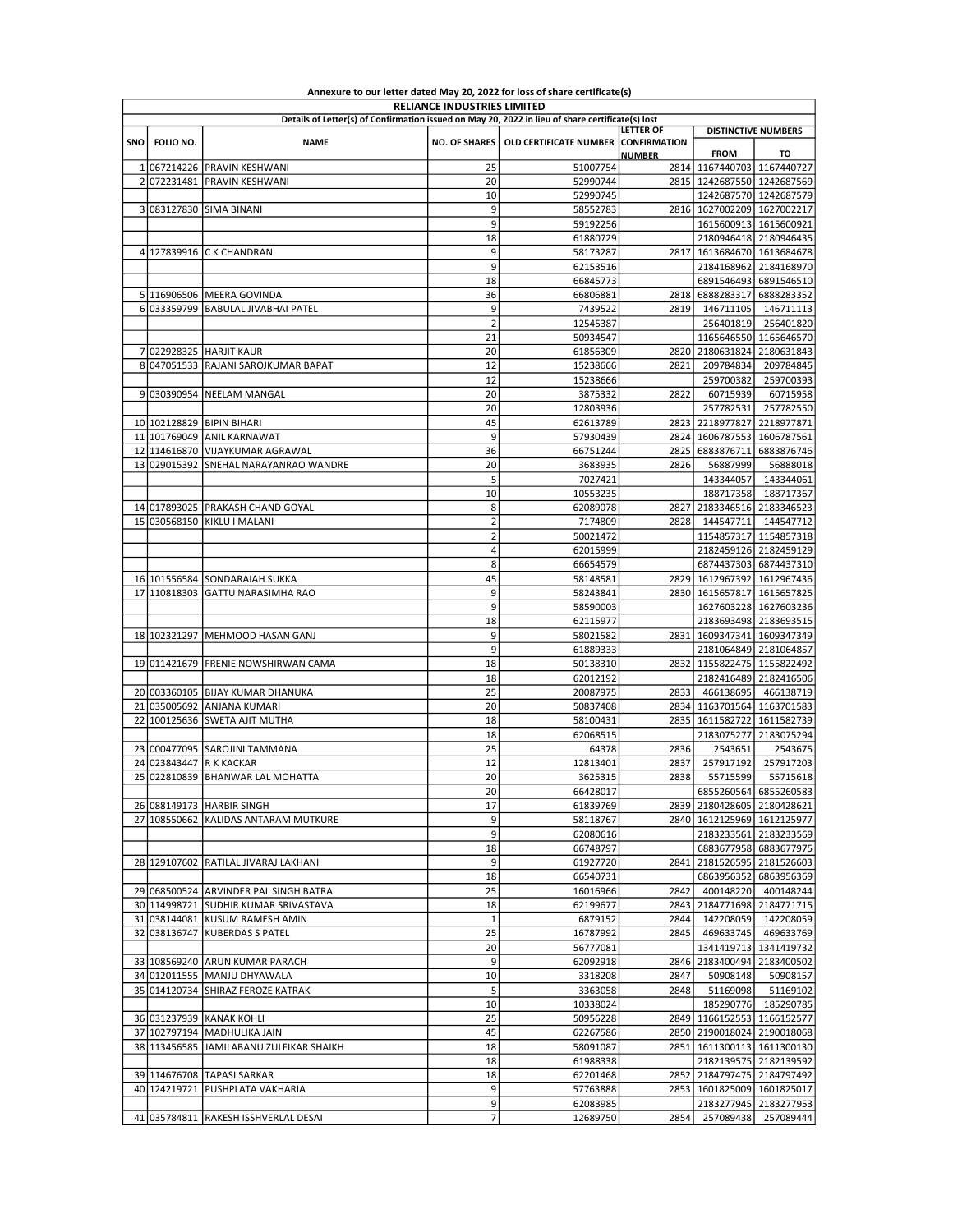| <b>RELIANCE INDUSTRIES LIMITED</b><br>Details of Letter(s) of Confirmation issued on May 20, 2022 in lieu of share certificate(s) lost |                                                             |                     |                      |      |                                |                                                |  |
|----------------------------------------------------------------------------------------------------------------------------------------|-------------------------------------------------------------|---------------------|----------------------|------|--------------------------------|------------------------------------------------|--|
|                                                                                                                                        |                                                             |                     |                      |      |                                |                                                |  |
|                                                                                                                                        | 42 011420796 FEROZE KALI KATRAK                             | 14                  | 2385144              | 2855 | 45711441                       | 45711454                                       |  |
|                                                                                                                                        |                                                             | 5                   | 3303033              |      | 50814233                       | 50814237                                       |  |
|                                                                                                                                        |                                                             | 16                  | 5342251              |      | 87575791                       | 87575806                                       |  |
|                                                                                                                                        |                                                             | 10                  | 10337968             |      | 185290046                      | 185290055                                      |  |
|                                                                                                                                        | 43 115238844 ASHISH VASUDEO P VERLEKAR                      | 9                   | 59666657             |      | 2856 1600915173                | 1600915181                                     |  |
|                                                                                                                                        |                                                             | 9                   | 59666658             |      |                                | 2182933380 2182933388                          |  |
|                                                                                                                                        |                                                             | 18                  | 59666659             |      | 6880690114                     | 6880690131                                     |  |
|                                                                                                                                        | 44 005301793 ELIZABETH ELLIS                                | 8<br>$\overline{7}$ | 1157446              | 2857 | 26966812                       | 26966819                                       |  |
|                                                                                                                                        |                                                             |                     | 2283054              |      | 44666071                       | 44666077                                       |  |
|                                                                                                                                        | 45 082699791 RAJANI ANAND THORAT                            | 10<br>8             | 3223799<br>59119896  |      | 50266123<br>135109957          | 50266132<br>135109964                          |  |
|                                                                                                                                        |                                                             | 5                   | 59119897             | 2858 | 135109965                      | 135109969                                      |  |
|                                                                                                                                        |                                                             | 13                  | 59160604             |      |                                | 1155551709 1155551721                          |  |
|                                                                                                                                        | 46 108484864 RAMESH MAHAJAN                                 | 9                   | 57760643             |      | 2859 1601738643 1601738651     |                                                |  |
|                                                                                                                                        |                                                             | 9                   | 62080188             |      |                                | 2183227946 2183227954                          |  |
|                                                                                                                                        | 47 128261535 NALIN SRIVASTAVA                               | 9                   | 58032610             |      | 2860   1609668115   1609668123 |                                                |  |
|                                                                                                                                        |                                                             | 9                   | 61897237             |      |                                | 2181163214 2181163222                          |  |
|                                                                                                                                        |                                                             | 18                  | 66506389             |      |                                | 6861535030 6861535047                          |  |
|                                                                                                                                        | 48 020113723 MISS THAPASYA BY F&NG M V SUBBARAO             | 8                   | 62111119             |      | 2861 2183631458 2183631465     |                                                |  |
|                                                                                                                                        | 49 020113731 MADHUVANI MANDALAPU                            | 80                  | 62518190             |      | 2862 2211804537 2211804616     |                                                |  |
|                                                                                                                                        | 50 032724493 HARSHA MANDALAPU                               | 120                 | 62518202             |      | 2863 2211805490 2211805609     |                                                |  |
|                                                                                                                                        | 51 032724507 THAPASYA MANDALAPU                             | 120                 | 62518203             | 2864 |                                | 2211805610 2211805729                          |  |
|                                                                                                                                        | 52 032538363 KANTA PILLAI                                   | 15                  | 12897022             | 2865 | 259106786                      | 259106800                                      |  |
|                                                                                                                                        |                                                             | 15                  | 62043108             |      |                                | 2182770366 2182770380                          |  |
|                                                                                                                                        |                                                             | 30                  | 66695092             |      | 6878908177                     | 6878908206                                     |  |
|                                                                                                                                        | 53 088330129 KAMAL KUMAR JAIN                               | 80                  | 66885841             | 2866 | 6894669191                     | 6894669270                                     |  |
|                                                                                                                                        | 54 111924034 SHANKAR LAL V MAKWANA                          | 18                  | 61938658             | 2867 | 2181634612                     | 2181634629                                     |  |
|                                                                                                                                        |                                                             | 36                  | 66552753             |      | 6864829917                     | 6864829952                                     |  |
|                                                                                                                                        | 55 054320710 PRABHAKAR RAO BACHARAJU                        | 80                  | 66781166             | 2868 | 6886134262                     | 6886134341                                     |  |
| 56 036322756 B B PATEL                                                                                                                 |                                                             | 20                  | 5711673              | 2869 | 103059585                      | 103059604                                      |  |
|                                                                                                                                        |                                                             | 9                   | 7706349              |      | 148998674                      | 148998682                                      |  |
|                                                                                                                                        |                                                             | $\overline{7}$      | 12539820             |      | 256379285                      | 256379291                                      |  |
|                                                                                                                                        |                                                             | 4                   | 53475512             |      | 1251323163                     | 1251323166                                     |  |
|                                                                                                                                        |                                                             | 42                  | 53475513             |      | 1251323167                     | 1251323208                                     |  |
|                                                                                                                                        | 57 033359802   BHANUBHAI BABULAL PATEL                      | 9                   | 7439523              | 2870 | 146711114                      | 146711122                                      |  |
|                                                                                                                                        |                                                             | $\overline{2}$      | 12539819             |      | 256379283                      | 256379284                                      |  |
|                                                                                                                                        |                                                             | 25                  | 16224646             |      | 404677630                      | 404677654                                      |  |
|                                                                                                                                        |                                                             | 5                   | 16224647             |      | 404677655                      | 404677659                                      |  |
|                                                                                                                                        |                                                             | 50                  | 53503522             |      | 1251987214                     | 1251987263                                     |  |
|                                                                                                                                        |                                                             | $\mathbf 1$         | 53503523             |      | 1251987264                     | 1251987264                                     |  |
|                                                                                                                                        | 58 132037879 AQEELA MUQBIL TUNGEKAR                         | 18                  | 61999442             |      | 2871 2182272458                | 2182272475                                     |  |
|                                                                                                                                        |                                                             | 36                  | 66628471             |      | 6870867361                     | 6870867396                                     |  |
|                                                                                                                                        | 59 030300645   MANIKLAL BHUTADA                             | 20                  | 3862096              | 2872 | 60451219                       | 60451238                                       |  |
|                                                                                                                                        |                                                             | 5                   | 12712813             |      | 257207376                      | 257207380                                      |  |
|                                                                                                                                        |                                                             | $\mathbf{1}$        | 14228984             |      | 331386887                      | 331386887                                      |  |
|                                                                                                                                        |                                                             | $\mathbf 1$         | 14228985             |      | 331386888                      | 331386888                                      |  |
|                                                                                                                                        |                                                             | 23                  | 52850172             |      | 1240599011                     | 1240599033                                     |  |
|                                                                                                                                        |                                                             | $\sqrt{4}$          | 52850173             |      |                                | 1240599034 1240599037                          |  |
|                                                                                                                                        | 60 028354002 RAJESH SHIVLAL GANDHI                          | 12                  | 11546621             | 2873 |                                | 208386162 208386173                            |  |
|                                                                                                                                        |                                                             | 12                  | 50765139             |      |                                | 1162486747 1162486758                          |  |
|                                                                                                                                        |                                                             | 48                  | 66865497             |      |                                | 6893114279 6893114326                          |  |
|                                                                                                                                        | 61 082897101 RAJSHREE SONTHALIA                             | 144                 | 66861582             | 2874 |                                | 6892802934 6892803077                          |  |
|                                                                                                                                        | 62 088136772 VINOD KUMAR TANEJA                             | 96                  | 66477335             | 2875 |                                | 6859411351 6859411446                          |  |
|                                                                                                                                        | 63 030838122 CHAMPAVATI CHANDRAKRISHNA SHAH                 | 50                  | 53902057             |      |                                | 2876   1265512622   1265512671                 |  |
|                                                                                                                                        |                                                             | 50                  | 53902058             |      |                                | 1265512672 1265512721                          |  |
|                                                                                                                                        |                                                             | 25                  | 53902059             |      |                                | 1265512722 1265512746<br>1161198354 1161198361 |  |
|                                                                                                                                        | 64 060206686 CHAMPAVATI C SHAH<br>65 106603998 RAVI RASTOGI | 8<br>18             | 50638436             | 2877 |                                | 2878 1597414874 1597414891                     |  |
|                                                                                                                                        |                                                             | 18                  | 57615256             |      |                                |                                                |  |
|                                                                                                                                        |                                                             | 36                  | 61883803             |      |                                | 2180988672 2180988689<br>6901691928 6901691963 |  |
|                                                                                                                                        | 66 030899971 VIPAL SHAH                                     | 137                 | 66917687<br>66632773 |      |                                | 2879 6871487422 6871487558                     |  |
|                                                                                                                                        | 67 065801078 RAJNISH CHANDER                                | 25                  | 20123147             | 2880 |                                | 466059620 466059644                            |  |
|                                                                                                                                        |                                                             | 100                 | 66420422             |      |                                | 6854590374 6854590473                          |  |
|                                                                                                                                        | 68 106632793 ANIL KUMAR DIDWANIA                            | 18                  | 58033531             |      |                                | 2881   1609694611   1609694628                 |  |
|                                                                                                                                        |                                                             | 18                  | 61897582             |      |                                | 2181168417 2181168434                          |  |
|                                                                                                                                        |                                                             | 36                  | 66506682             |      |                                | 6861553934 6861553969                          |  |
|                                                                                                                                        | 69 106632785 VINEETA DIDWANIA                               | 18                  | 58033530             |      |                                | 2882   1609694593   1609694610                 |  |
|                                                                                                                                        |                                                             | 18                  | 61897581             |      |                                | 2181168399 2181168416                          |  |
|                                                                                                                                        |                                                             | 36                  | 66506681             |      |                                | 6861553898 6861553933                          |  |
|                                                                                                                                        | 70 034559571 UMAKANT BHAVE                                  | 50                  | 53569124             |      |                                | 2883 1253844474 1253844523                     |  |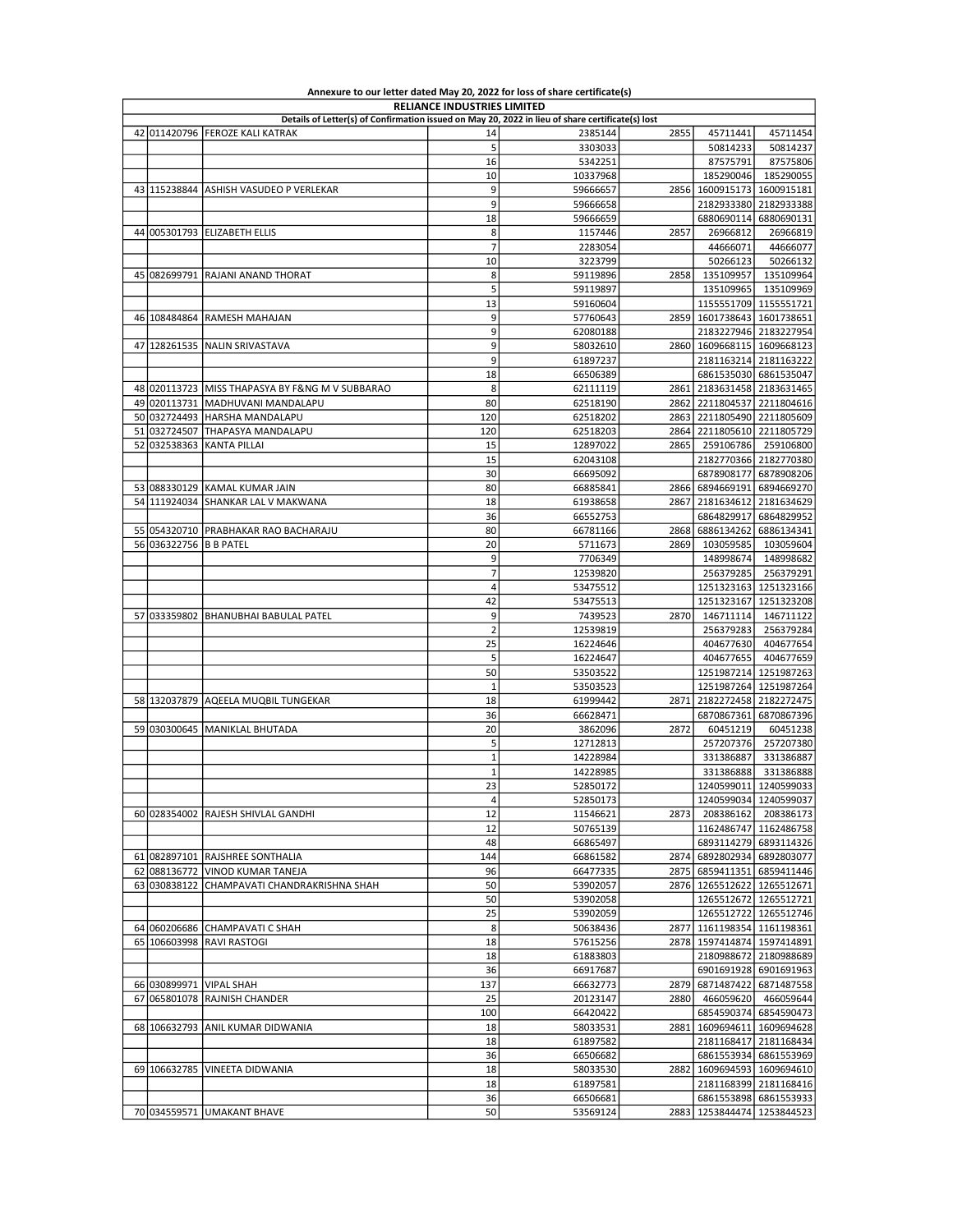| <b>RELIANCE INDUSTRIES LIMITED</b> |              |                                                                                                  |          |                      |      |                            |                            |
|------------------------------------|--------------|--------------------------------------------------------------------------------------------------|----------|----------------------|------|----------------------------|----------------------------|
|                                    |              | Details of Letter(s) of Confirmation issued on May 20, 2022 in lieu of share certificate(s) lost |          |                      |      |                            |                            |
|                                    |              |                                                                                                  | 10       | 53569125             |      |                            | 1253844524 1253844533      |
|                                    | 71 072662393 | VISHWANATH                                                                                       | 20       | 59551761             |      | 2884 1244003620 1244003639 |                            |
|                                    |              |                                                                                                  | 10       | 59551762             |      |                            | 1244003640 1244003649      |
|                                    |              |                                                                                                  | 30       | 62720236             |      |                            | 2225959120 2225959149      |
|                                    |              | 72 029272590 A SHIVASHANKAR                                                                      | 20       | 3718498              | 2885 | 57579259                   | 57579278                   |
|                                    |              |                                                                                                  | 6        | 7051452              |      | 143528610                  | 143528615                  |
|                                    |              |                                                                                                  | 3<br>9   | 7051453              |      | 143528616                  | 143528618                  |
|                                    |              |                                                                                                  | 12       | 10533166             |      | 188413568                  | 188413576                  |
|                                    |              |                                                                                                  |          | 53251962             |      | 1246794581                 | 1246794569 1246794580      |
|                                    |              | 73 120842547 JASPAL SINGH                                                                        | 26<br>36 | 53251963<br>57562428 |      | 2886 1595892388            | 1246794606<br>1595892423   |
|                                    |              |                                                                                                  | 72       | 66458204             |      | 6857941043                 | 6857941114                 |
|                                    | 74 088085400 | NAVNITLAL R SHAH                                                                                 | 48       | 62352873             | 2887 | 2196610825                 | 2196610872                 |
|                                    |              |                                                                                                  | 96       | 66595267             |      | 6868002160                 | 6868002255                 |
|                                    | 75 003635074 | HANWANT MANBIR SINGH                                                                             | 5        | 3137113              | 2888 | 49748403                   | 49748407                   |
|                                    |              |                                                                                                  | 16       | 10400385             |      | 186348757                  | 186348772                  |
|                                    |              |                                                                                                  | 20       | 12881916             |      | 258890466                  | 258890485                  |
|                                    |              |                                                                                                  | 50       | 51570824             |      |                            | 1183107218 1183107267      |
|                                    |              |                                                                                                  | 50       | 51570825             |      |                            | 1183107268 1183107317      |
|                                    |              |                                                                                                  | 16       | 51570826             |      |                            | 1183107318 1183107333      |
|                                    | 76 074703488 | <b>URVASHI C SHAH</b>                                                                            | 60       | 62352855             |      |                            | 2889 2196607182 2196607241 |
|                                    |              |                                                                                                  | 120      | 66595234             |      | 6867994352                 | 6867994471                 |
|                                    | 77 029475148 | <b>B VENKATESHWAR REDDY</b>                                                                      | 80       | 66768868             | 2890 | 6885191407                 | 6885191486                 |
|                                    | 78 064001400 | KAILASHCHAND D SINSHAL                                                                           | 20       | 10736054             | 2891 | 192207233                  | 192207252                  |
|                                    |              |                                                                                                  | 20       | 61908058             |      | 2181295073                 | 2181295092                 |
|                                    |              |                                                                                                  | 40       | 66517879             |      | 6862319399                 | 6862319438                 |
|                                    | 79 034250308 | SHIVKUMAR BHATT                                                                                  | 20       | 4406926              | 2892 | 71347819                   | 71347838                   |
|                                    |              |                                                                                                  | 20       | 4406927              |      | 71347839                   | 71347858                   |
|                                    |              |                                                                                                  | 10       | 7522662              |      | 147329139                  | 147329148                  |
|                                    |              |                                                                                                  | 50       | 11728569             |      | 214045227                  | 214045276                  |
|                                    |              |                                                                                                  | 20       | 11728570             |      | 214045277                  | 214045296                  |
|                                    |              |                                                                                                  | 12       | 12879568             |      | 258856868                  | 258856879                  |
|                                    | 80 070203871 | S GOPALA KRISHNA                                                                                 | 25       | 16743267             | 2893 | 468246330                  | 468246354                  |
|                                    |              |                                                                                                  | 5        | 16743268             |      | 468246355                  | 468246359                  |
|                                    |              |                                                                                                  | 60       | 66818561             |      | 6889286145                 | 6889286204                 |
|                                    |              | 81 111484719 UMABEN GIRDHARBHAI GADANI                                                           | 18       | 57969435             |      | 2894 1607880184            | 1607880201                 |
|                                    |              |                                                                                                  | 18       | 61928974             |      | 2181539447                 | 2181539464                 |
|                                    | 82 068806160 | <b>NARESH AHUJA</b>                                                                              | 36<br>25 | 66542265<br>16652486 | 2895 | 6864074862<br>466630095    | 6864074897<br>466630119    |
|                                    |              |                                                                                                  | 25       | 51031615             |      | 1168037228                 | 1168037252                 |
|                                    |              |                                                                                                  | 50       | 62497395             |      | 2210414137                 | 2210414186                 |
|                                    |              |                                                                                                  | 100      | 66761120             |      | 6884602531                 | 6884602630                 |
|                                    | 83 004635591 | <b>RATANDEVI RATHI</b>                                                                           | 15       | 718600               | 2896 | 17941666                   | 17941680                   |
|                                    |              |                                                                                                  | 17       | 1106689              |      | 26398214                   | 26398230                   |
|                                    |              |                                                                                                  | 28       | 2249333              |      | 44181750                   | 44181777                   |
|                                    |              |                                                                                                  | 10       | 3190373              |      | 50060108                   | 50060117                   |
|                                    |              |                                                                                                  | 20       | 5131821              |      | 84448783                   | 84448802                   |
|                                    |              |                                                                                                  | 20       | 5131822              |      | 84448803                   | 84448822                   |
|                                    |              |                                                                                                  | 10       | 5131823              |      | 84448823                   | 84448832                   |
|                                    |              |                                                                                                  | 30       | 6478181              |      | 136516850                  | 136516879                  |
|                                    |              | 84 004172931 MOTILAL RATHI & SONS                                                                | 15       | 680237               | 2897 | 17660134                   | 17660148                   |
|                                    |              |                                                                                                  | 17       | 1070216              |      | 25975160                   | 25975176                   |
|                                    |              |                                                                                                  | 28       | 2224860              |      | 43814150                   | 43814177                   |
|                                    |              |                                                                                                  | 10       | 3165724              |      | 49915043                   | 49915052                   |
|                                    |              |                                                                                                  | 20       | 5093637              |      | 83874233                   | 83874252                   |
|                                    |              |                                                                                                  | 20       | 5093638              |      | 83874253                   | 83874272                   |
|                                    |              |                                                                                                  | 10       | 5093639              |      | 83874273                   | 83874282                   |
|                                    |              |                                                                                                  | 30       | 6448324              |      | 136053746                  | 136053775                  |
|                                    |              | 85 004172922 MANAKLAL RATHI & SONS                                                               | 15       | 680236               | 2898 | 17660119                   | 17660133                   |
|                                    |              |                                                                                                  | 17<br>28 | 1070215              |      | 25975143                   | 25975159                   |
|                                    |              |                                                                                                  | 10       | 2224859<br>3165723   |      | 43814122<br>49915033       | 43814149<br>49915042       |
|                                    |              |                                                                                                  | 20       |                      |      | 83874183                   | 83874202                   |
|                                    |              |                                                                                                  | 20       | 5093634<br>5093635   |      | 83874203                   | 83874222                   |
|                                    |              |                                                                                                  | 10       | 5093636              |      | 83874223                   | 83874232                   |
|                                    |              |                                                                                                  | 30       | 6448323              |      | 136053716                  | 136053745                  |
|                                    | 86 004172957 | MANAKLAL RATHI                                                                                   | 15       | 680239               | 2899 | 17660164                   | 17660178                   |
|                                    |              |                                                                                                  | 17       | 1070218              |      | 25975194                   | 25975210                   |
|                                    |              |                                                                                                  | 28       | 2224862              |      | 43814206                   | 43814233                   |
|                                    |              |                                                                                                  | 10       | 3165726              |      | 49915063                   | 49915072                   |